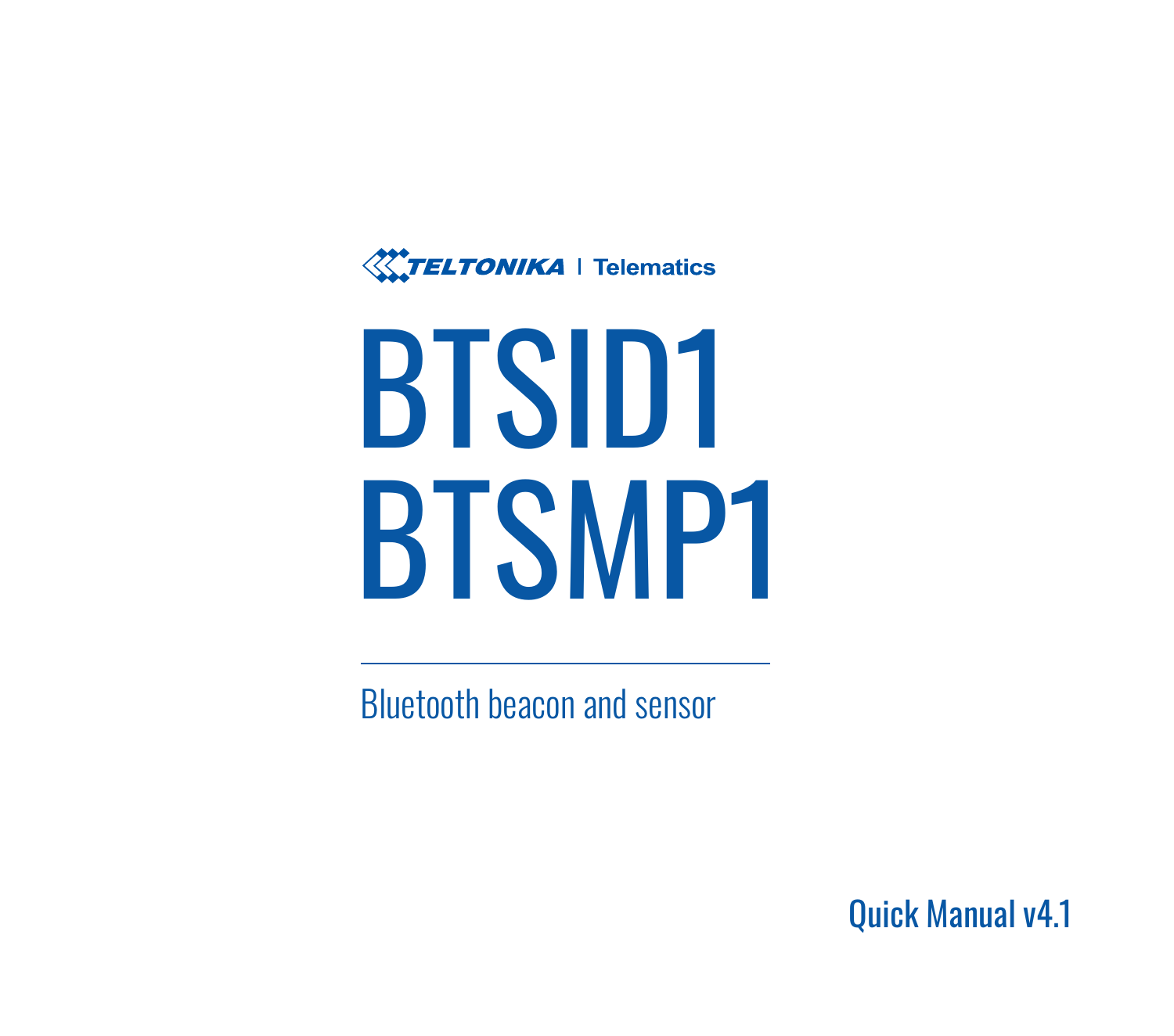

## **CONTENT**

| <b>KITELTONIKA</b>   Telematics     |
|-------------------------------------|
| <b>CONTENT</b>                      |
|                                     |
|                                     |
|                                     |
|                                     |
|                                     |
|                                     |
|                                     |
|                                     |
|                                     |
| Quick Manual v4.1 // BTSID1, BTSMP1 |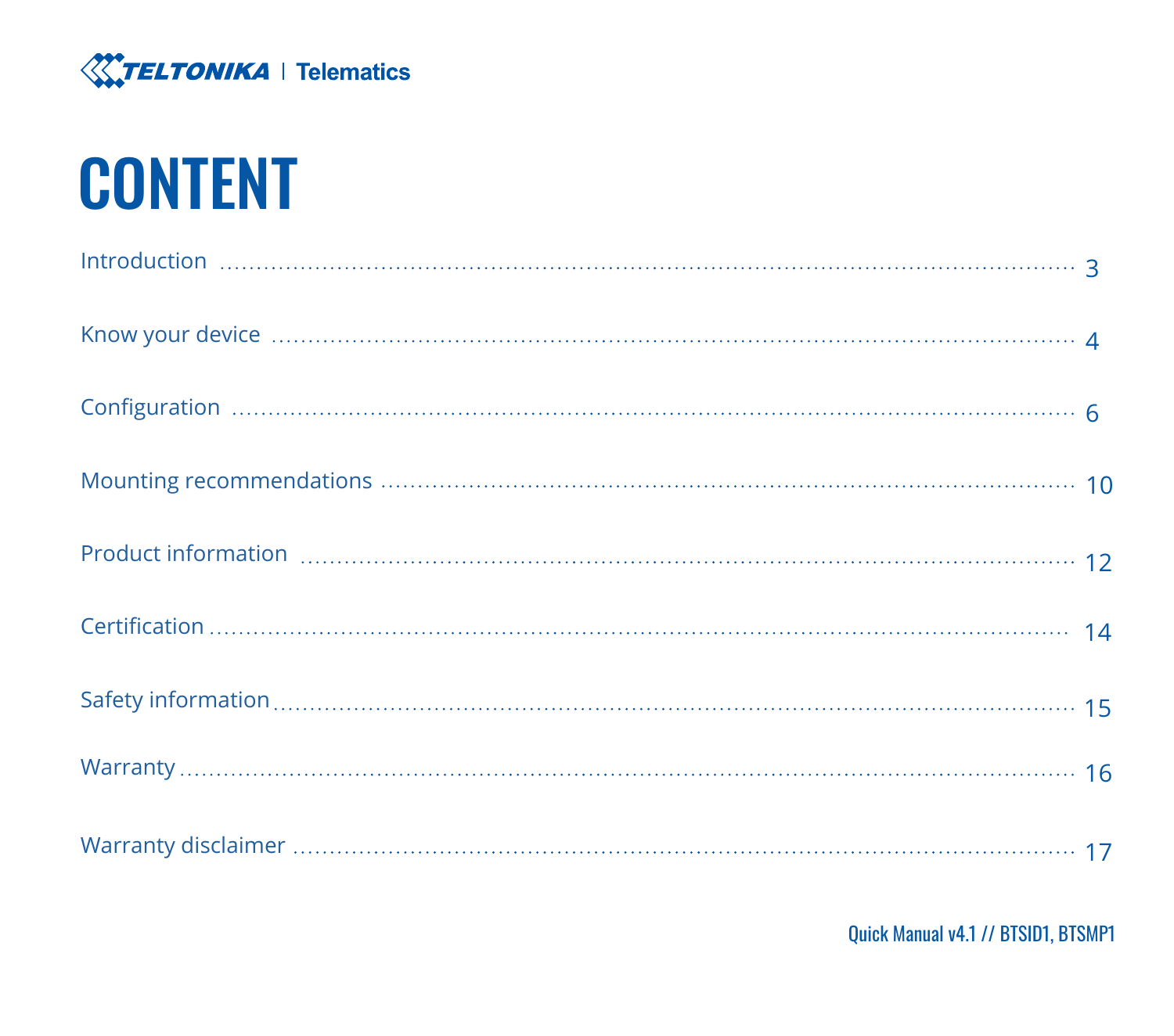<span id="page-2-0"></span>

### INTRODUCTION

This document provides short instruction how to configure BTSID1 Beacon or BTSMP1 Senor and FM tracker. During the use if you will have any questions or suggestions for improvement please feel free to contact yours Teltonika account manager or write to technical support team over VIP helpdesk.

Wireless solutions open up new horizons for your business and help to keep an eye on your assets. Discover our brand-new and certified Bluetooth Low Energy ID beacon and sensor models from Teltonika with robust waterproof casing and a long-lifetime battery. The models designed for a low-cost fast and easy configuration and integration to save precious time, resources, and ensure accountability.

#### **About BTSID1:**

Perfect for traceability use cases, delivery tracking, monitoring of various movable objects in logistics (trailers, containers), agriculture (tractor attachments), and constructions (tools and inventory). Also, it suitable for indoor tracking solutions for items tracking in warehouses, hospitals, transport hubs and other types of industrial areas. EYE beacon supports iBeacon and Eddystone protocols. The device is fully compatible with the Teltonika firmware platform which provides extended functionality.

#### About **BTSMP1**

Perfect for traceability use cases, delivery tracking, monitoring of various movable objects in logistics (trailers, containers), agriculture (tractor attachments), and constructions (tools and inventory). Sensors data makes it especially suitable for cold chain refrigerator use cases. The built-in accelerometer can detect item movement, pitch and roll of the device. Magnet detection can be used for wireless open/close detection and notifications such as trailer door events, etc. EYE sensor supports iBeacon and Eddystone protocols. The device is fully compatible with the Teltonika firmware platform which provides extended functionality.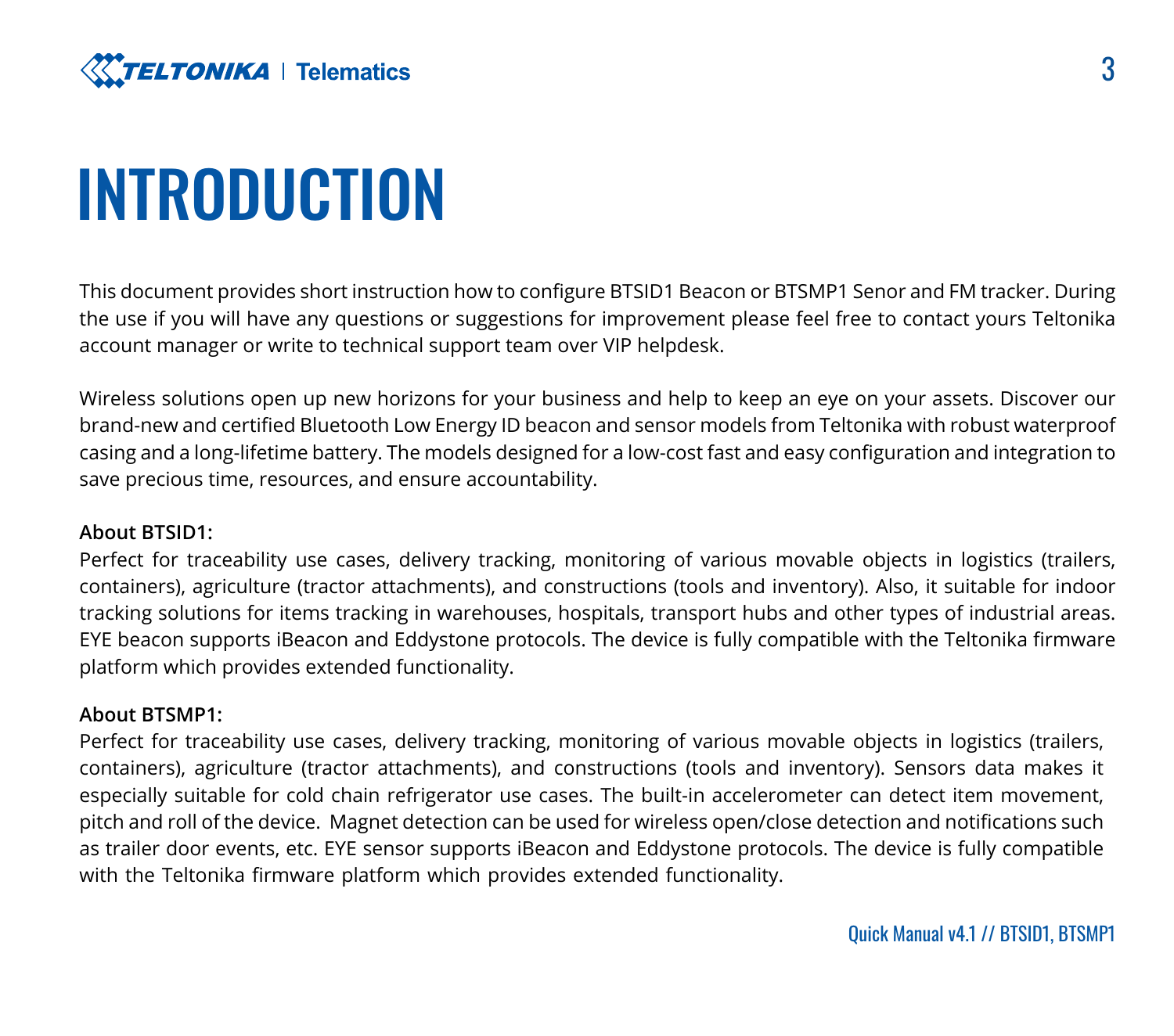<span id="page-3-0"></span>

### **KNOW YOUR DEVICE**



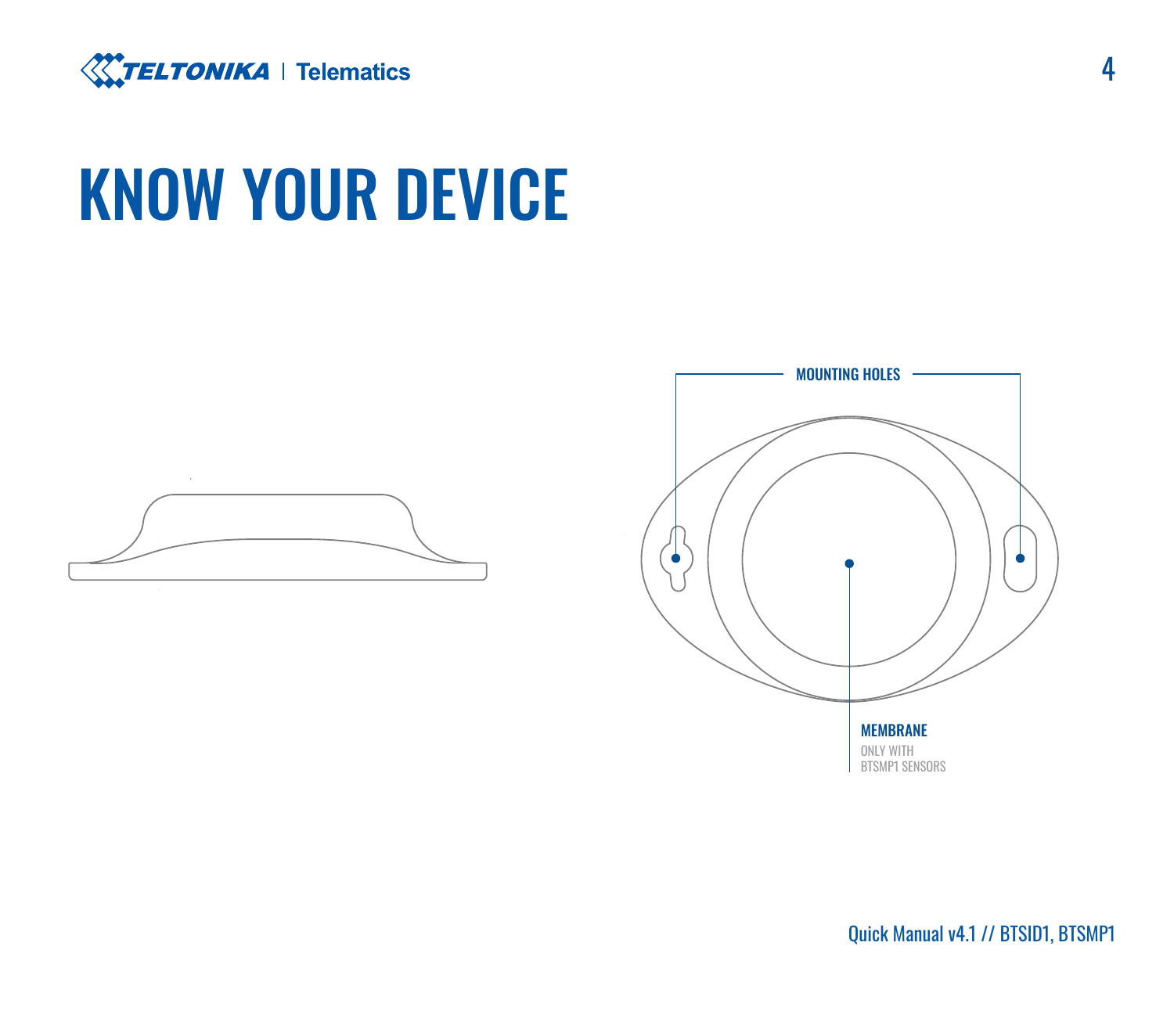

#### **What you get:**

- . Bluetooth BTSID1 Beacon or BTSMP1 Sensor designed for easy & fast configuration and integration.
- Quick Manual
- Mobile application for Android and iOS\* phones. Configure, scan, and update anytime anywhere with a EYE APP - Teltonika.

\*iOS doesn't show devices with iBeacon protocol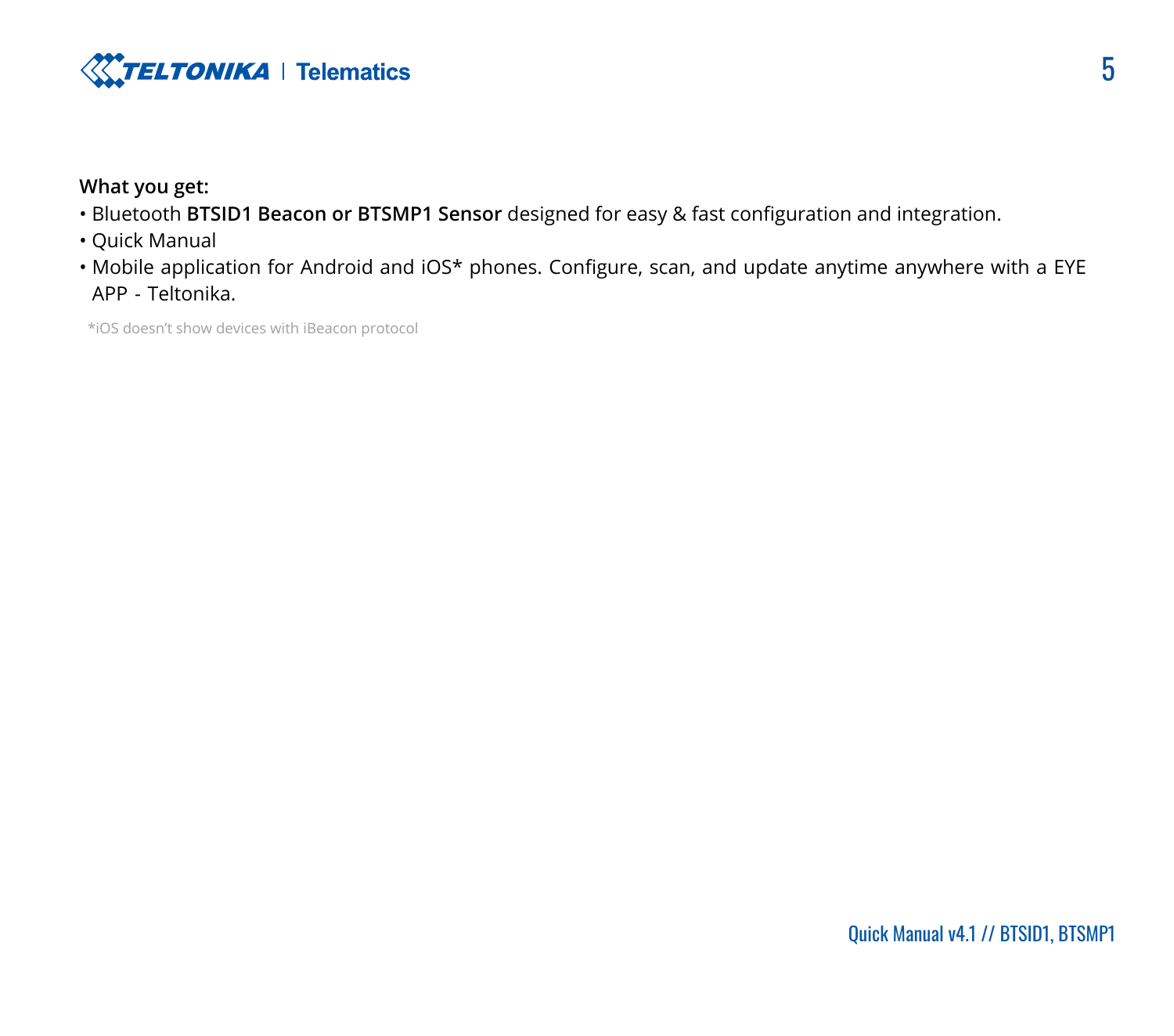<span id="page-5-0"></span>

### **CONFIGURATION**

Devices work constantly and are ready to perform out of the box. Default basic Eye Beacon and Sensor settings are set to:

- Transmitting at 2 dBm power.
- . Data advertising at 1 second intervals.
- Eddystone protocol

If you would like to change these settings you will need to:

1) Download and install EYE APP - Teltonika application to change sensor settings.





Ann Store

\*iOS doesn't show [devi](https://apps.apple.com/by/app/eye-app-teltonika/id1561321232)ces with iBeacon protocol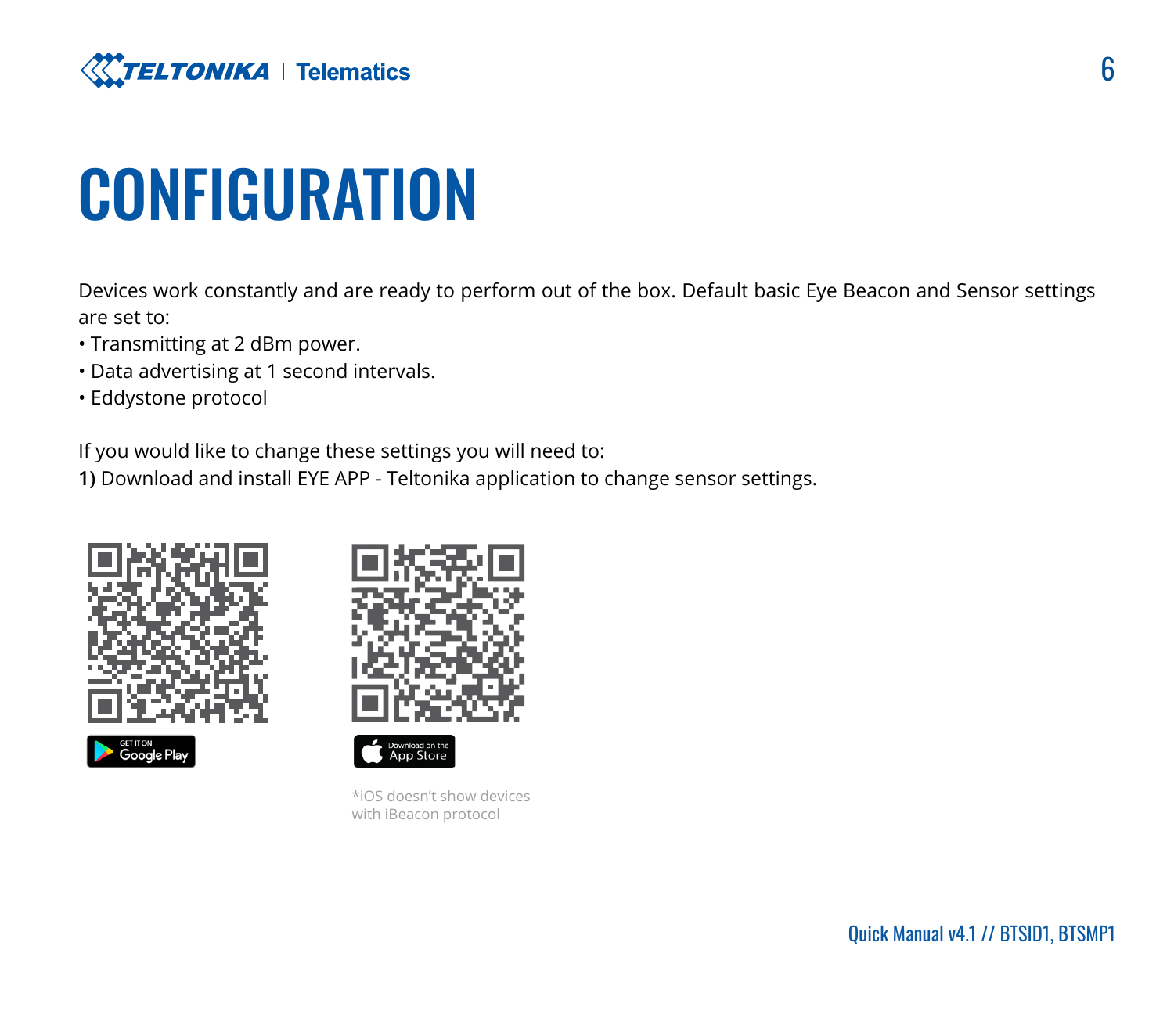

#### Devices in view:



In this window you will see all visible devices. You have options to see devices in Short list (1) or in default list. When looking at devices in default list you will be able to open Detailed view (2) of devices and check transmitted data statuses. Additionaly if you are looking for specific devices you will be able to use Search (3) function to filter search options. When in this window select a device of your choice to connect and after passing pin code (default pin code is 123456) you will go to device overview window.

7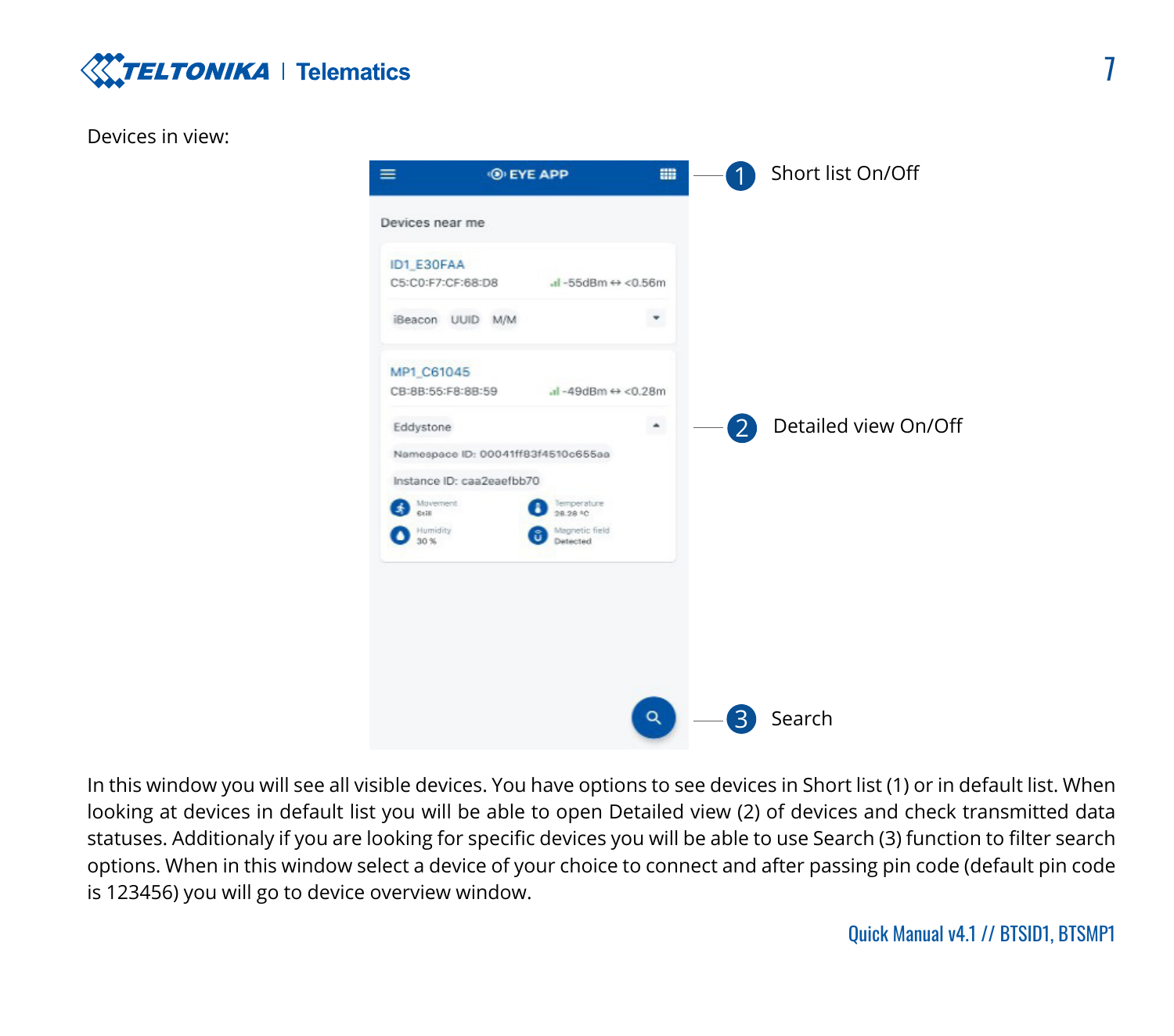

#### Overview window



In overview window you can see device details (1), check firmware version and update if available (2), go to device configuration settings.

If you select to Configure (3) device new window will open with Basic and Advanced settings.

Ouick Manual v4.1 // BTSID1, BTSMP1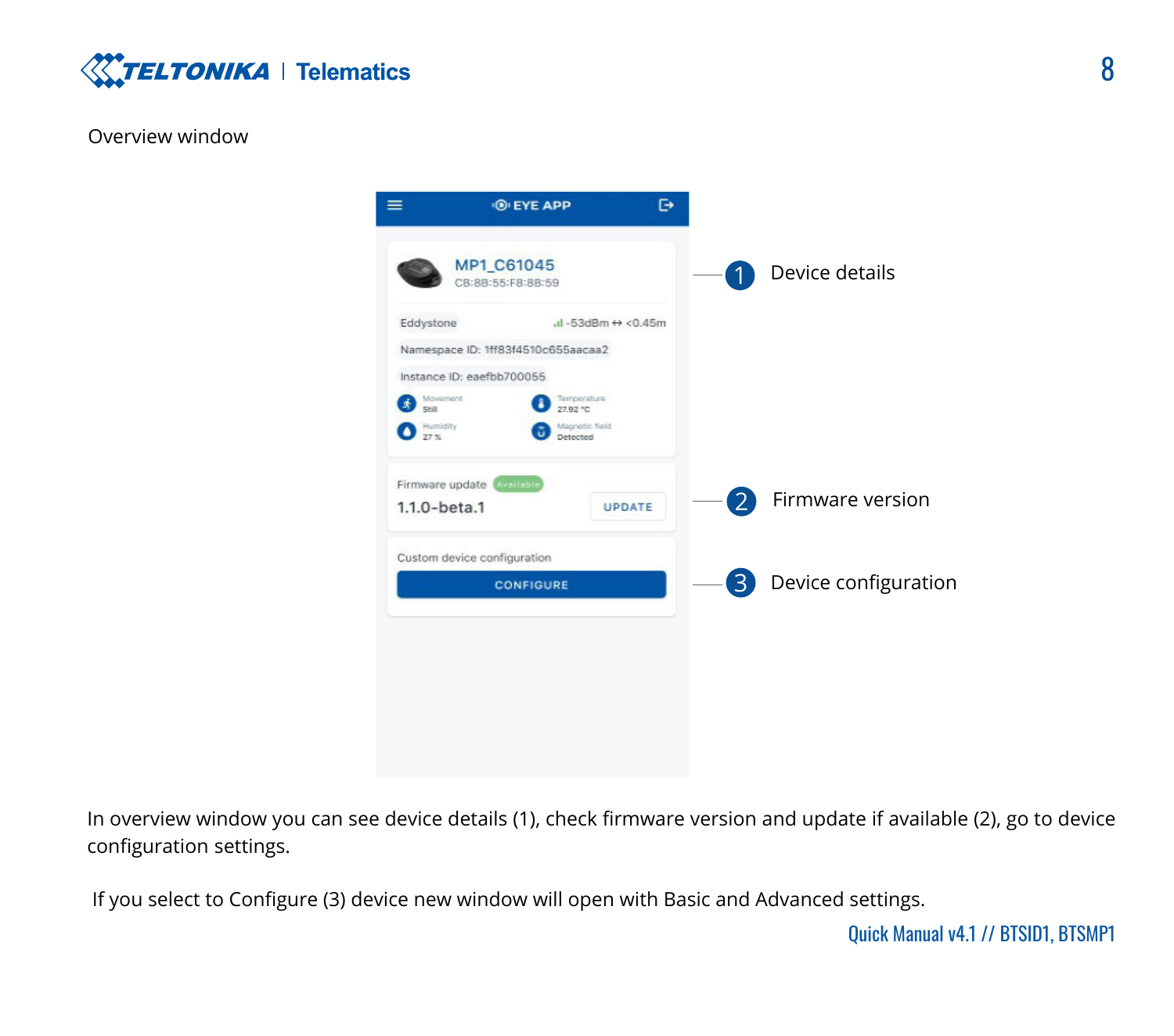

#### Configure window



In this window you can check and change device configuration settings. In main tab Basic Settings (1) you can change main settings. Change Device name (2.1), Power signal strength (2.2), Advertising interval (2.3) and Packet  $(2.4)$  transmition type. For more settings go to Advanced settings  $(3)$  tab to enable various events.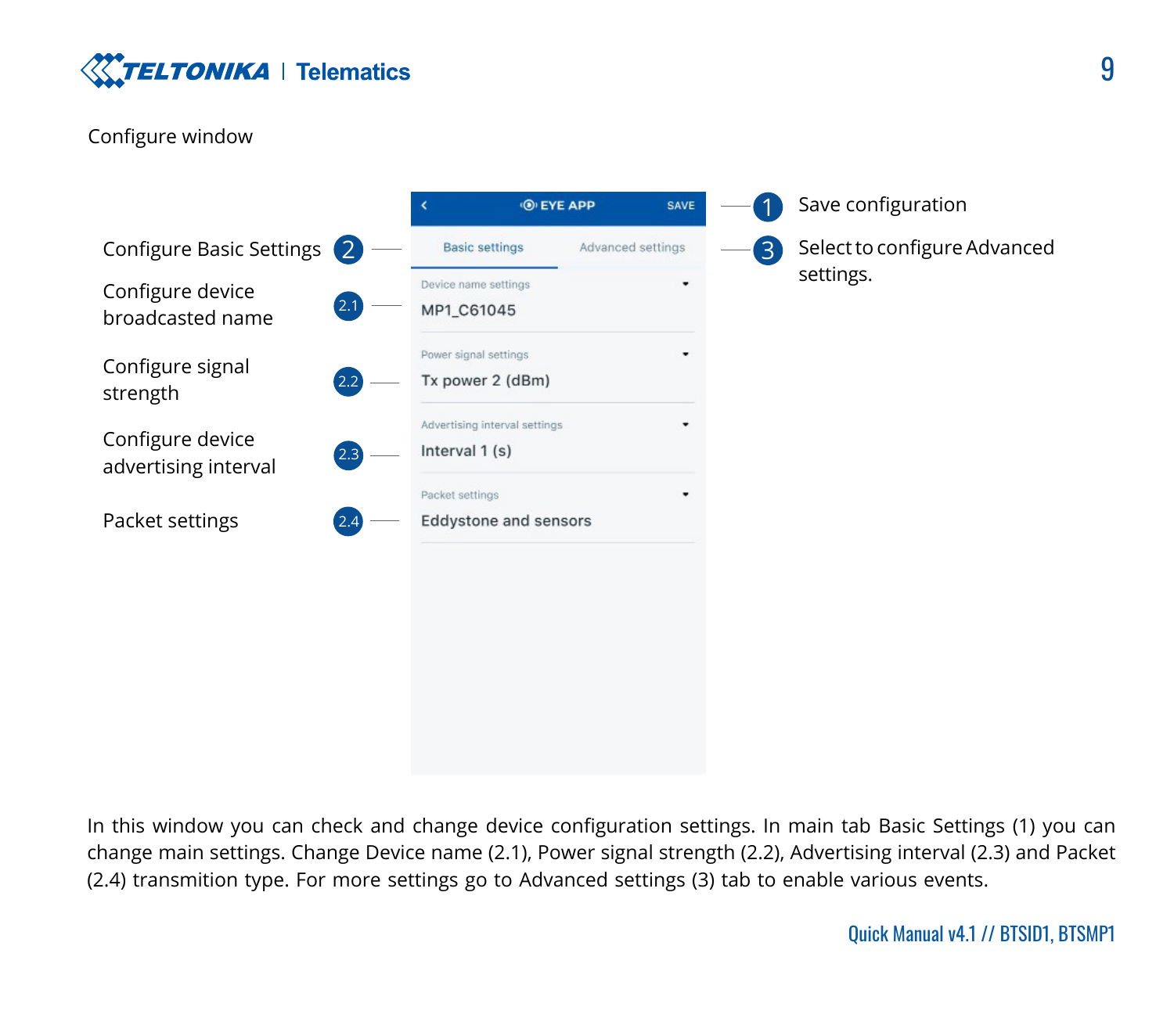<span id="page-9-0"></span>

## **MOUNTING RECOMMENDATIONS**



**1** Placing: Directly place the monitor **2 2** on the surface such as table, shelf



Using the adhesive sticker: Remove the release liner from one side of the adhesive sticker to stick it on the back of the device, then remove the release liner from the other side to stick it at the desired place on the wall



3

Using screws: Place device on the surface and secure it to the surface using two screws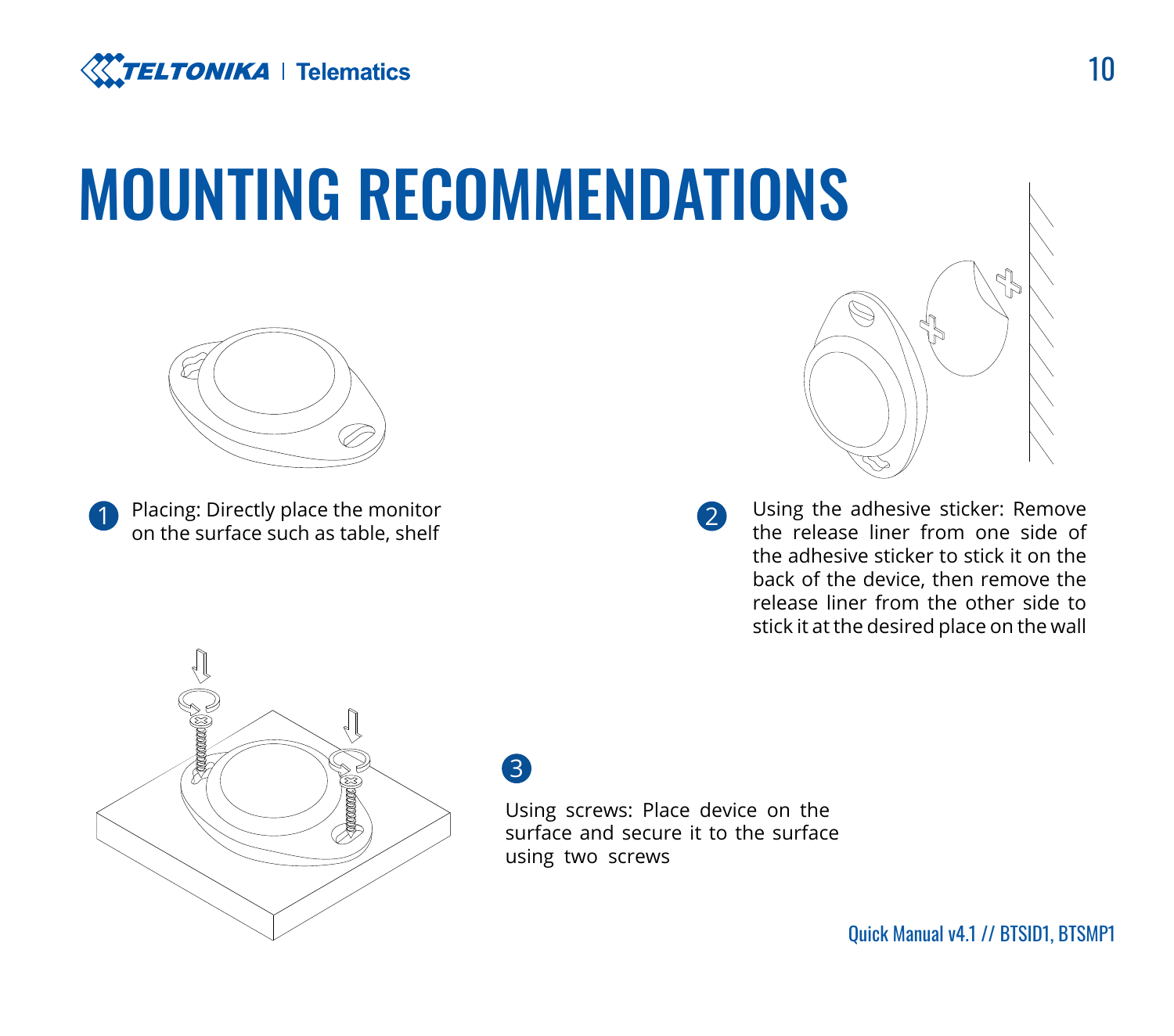



 $\mathbb{R}$  .

Ziptie: Lead ziptie thru both device 4 a suppleted and around an object you want device secured to

Hanging: Attach lanyard's snap hook to one of the holes

Note: Adhesive sticker, screws, lanyard, zipties are not included and sold separately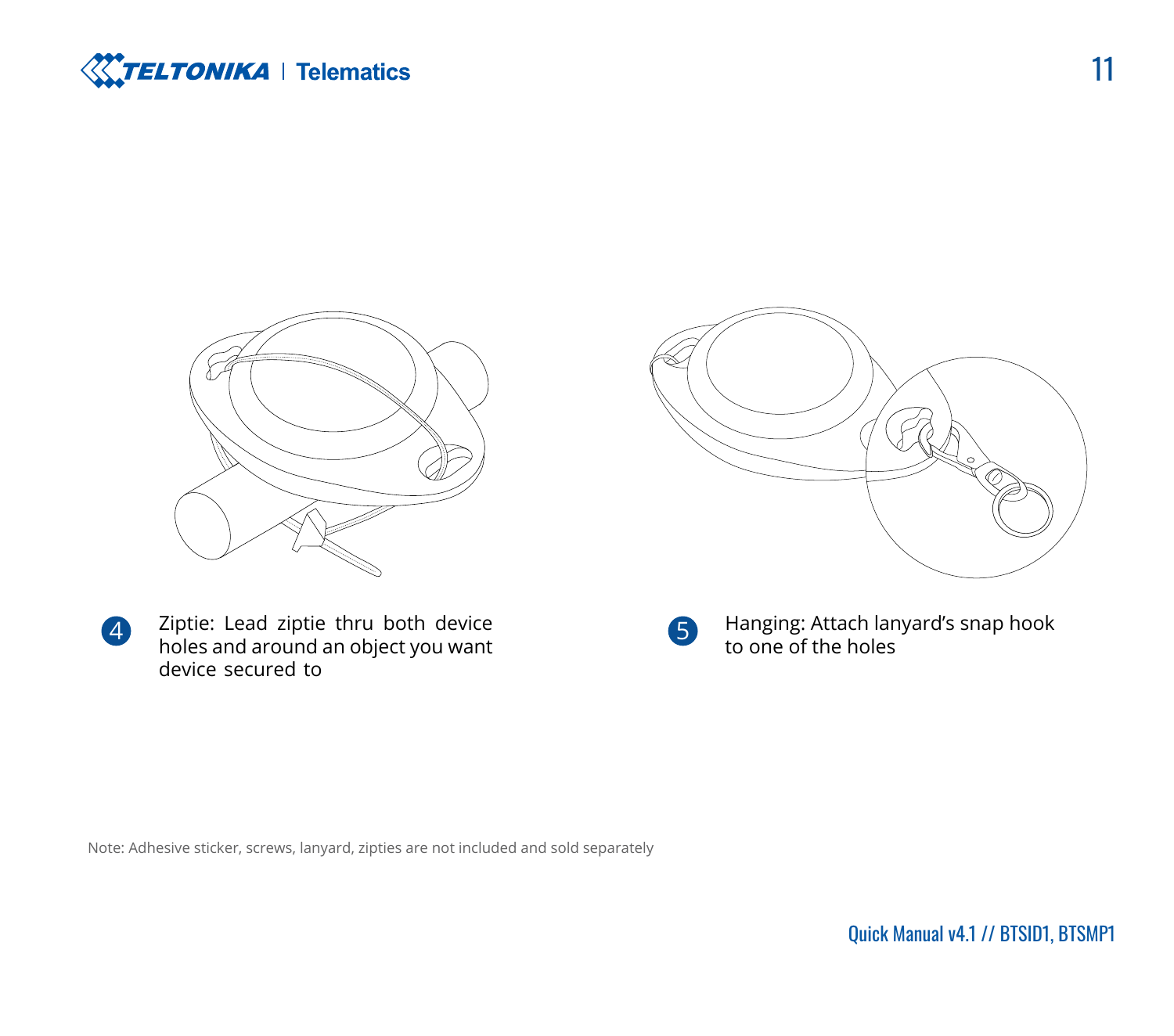<span id="page-11-0"></span>

## **PRODUCT INFORMATION**

| <b>Dimensions and weight</b>            |                                                                                                                  |                                                                                                                  |
|-----------------------------------------|------------------------------------------------------------------------------------------------------------------|------------------------------------------------------------------------------------------------------------------|
| Dimensions                              | 56,6 x 38 x 13 mm (L x W x H)                                                                                    |                                                                                                                  |
| Weight                                  | 18 grams                                                                                                         |                                                                                                                  |
| <b>Technical specifications</b>         | <b>O EYE BEACON</b>                                                                                              | <b>O EYE SENSOR</b>                                                                                              |
| Model                                   | CR2450                                                                                                           | CR2450                                                                                                           |
| Type                                    | Lithium, Manganese<br>Dioxide (Li/MnO2)                                                                          | Lithium, Manganese<br>Dioxide (Li/MnO2)                                                                          |
| <b>Total Capacity</b>                   | 600 mAh                                                                                                          | 600 mAh                                                                                                          |
| Replaceable battery                     | <b>No</b>                                                                                                        | <b>No</b>                                                                                                        |
| Battery life (Tx=2 dBm; interval: 3 s)  | 5+ years                                                                                                         | $2.5+years$                                                                                                      |
| Battery life (Tx=2 dBm; interval: 10 s) | $10+years$                                                                                                       | 5+ years                                                                                                         |
| Microcontroller                         | ST Microelectronics<br>BlueNRG-2                                                                                 | ST Microelectronics<br>BlueNRG-2                                                                                 |
| Bluetooth                               | Bluetooth 4.2 compliant,<br>Bluetooth 5.2 certified<br><b>Bluetooth Operating</b><br>Frequency 2.402 - 2.480 GHz | Bluetooth 4.2 compliant,<br>Bluetooth 5.2 certified<br><b>Bluetooth Operating</b><br>Frequency 2.402 - 2.480 GHz |
| Range                                   | 80 <sub>m</sub>                                                                                                  | 80 m                                                                                                             |
| Available transmission power levels     | Up to 8 dBm                                                                                                      | Up to 8 dBm                                                                                                      |
|                                         |                                                                                                                  |                                                                                                                  |

Quick Manual v4.1 // BTSID1. BTSMP1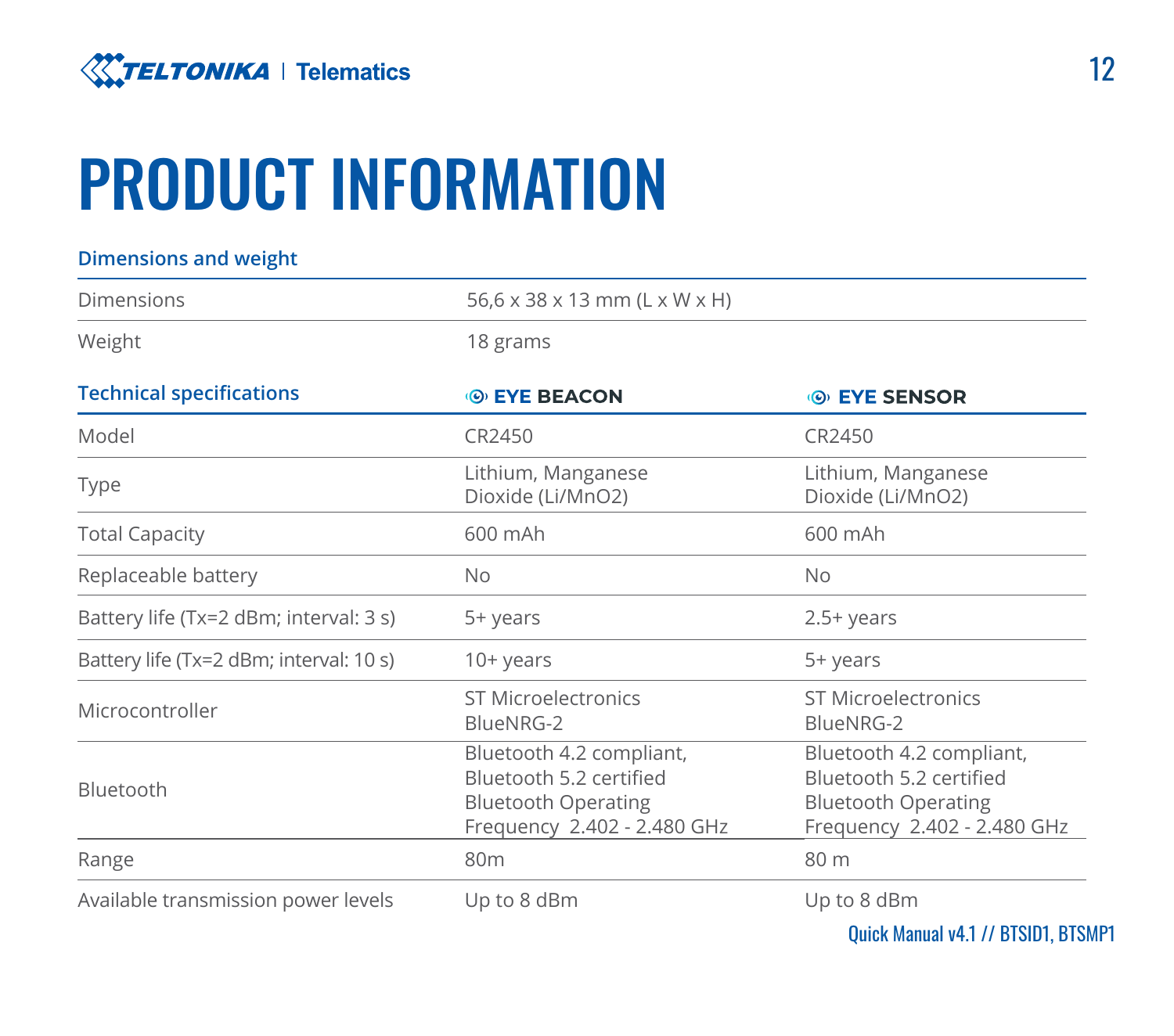

#### **specifications Technical**

| Sensitivity                                                                      | $-88$ dBm                                                                                                        | $-88$ dBm                                                                                                      |
|----------------------------------------------------------------------------------|------------------------------------------------------------------------------------------------------------------|----------------------------------------------------------------------------------------------------------------|
| Protection                                                                       | <b>IP67</b>                                                                                                      | <b>IP67</b>                                                                                                    |
| Mounting                                                                         | Two holes to screw/<br>leash/strip, tape                                                                         | Two holes to screw/<br>leash/strip, tape                                                                       |
| Customization                                                                    | Custom logo<br>upon request*<br>* Special conditions                                                             | Custom logo<br>upon request*<br>* Special conditions                                                           |
| Operational temperature                                                          | $-20^{\circ}$ C / $+60^{\circ}$ C<br>$(-4°F / +140°F)$<br>*Possible to have -40°C / + 85°C<br>$(-40°F / +185°F)$ | $-20^{\circ}$ C / $+60^{\circ}$ C<br>$(-4°F / +140°F)$<br>*Possible to have -40°C / +<br>85°C (-40°F / +185°F) |
| Humidity (non-condensing)                                                        | From 0% to 100%                                                                                                  | From 0% to 100%                                                                                                |
| Certificates                                                                     | CE RED (EU)<br>FCC (USA)<br>UKCA (UK)<br><b>RoHS</b><br>E-mark<br>EAC<br><b>ANATEL</b>                           | CE RED (EU)<br>FCC (USA)<br>UKCA (UK)<br>RoHS<br>E-mark<br>EN12830<br>EAC<br><b>ANATEL</b>                     |
| Temperature measuring range<br>*Possible to have -40°C / + 85°C (-40°F / +185°F) |                                                                                                                  | $-20$ to $+60^{\circ}$ C*                                                                                      |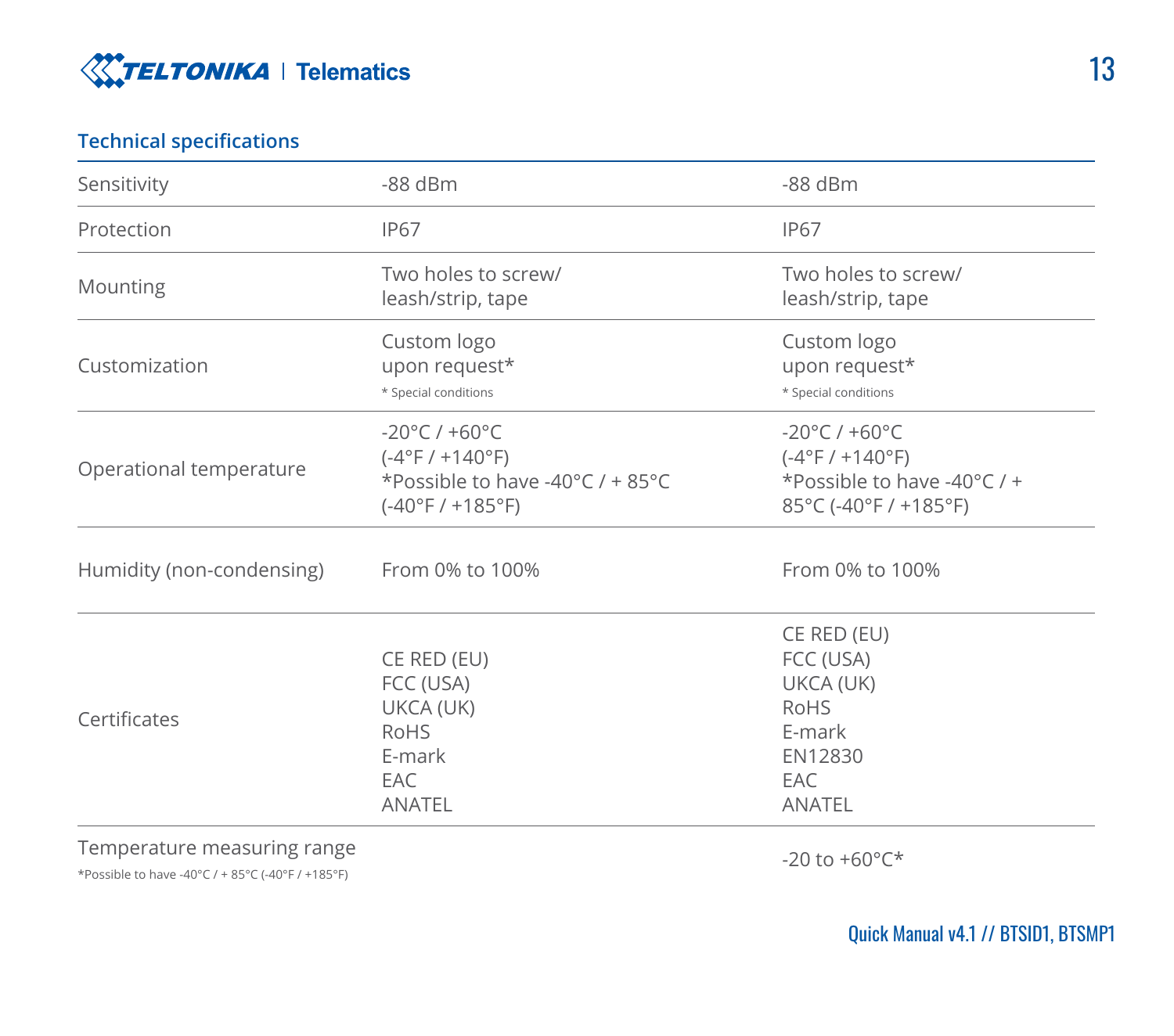

### **CERTIFICATION**

15C This device complies with part 15 of the FCC Rules. Operation is subject to the following two conditions: (1) This device may not cause harmful interference, and (2) this device must accept any interference received, including interference that may cause undesired operation.

Changes or modifications not expressly approved by the manufacturer could void the user's authority to operate the equipment. The antenna(s) used for this transmitter must not be co-located or operating in conjunction with any other antenna or .transmitter

(15B)This equipment has been tested and found to comply with the limits for a Class B digital device, pursuant to part 15 of the FCC Rules

These limits are designed to provide reasonable protection against harmful interference in a residential installation. This equipment generates, uses and can radiate radio frequency energy and, if not installed and used in accordance with the instructions, may cause harmful interference to radio communications. However, there is no guarantee that interference will not occur in a particular installation. If this equipment does cause harmful interference to radio or television reception, which can be determined by turning the equipment off and on, the user is encouraged to try to correct the interference by one or more of the following measures:

- Reorient or relocate the receiving antenna.
- $\cdot$  Increase the separation between the equipment and receiver.
- . Connect the equipment into an outlet on a circuit different from that to which the receiver is connected.
- Consult the dealer or an experienced radio/TV technician for help.
- . This device complies with FCC RF radiation exposure limits set forth for an uncontrolled environment.

• The antenna(s) used for this transmitter must not be co-located or operating in conjunction with any other antenna or transmitter and must be installed to provide a separation distance of at least 20cm from all persons.



Para maiores informações, consulte o site da ANATEL www.gov.br/anatel/pt-br Este equipamento não tem direito à proteção contra interferência prejudicial e não pode causar interferência em sistemas devidamente autorizados

For more information, see the ANATEL website www.gov.br/anatel/pt-br This equipment is not entitled to protection against harmful interference 18913-21-08591 and must not cause interference in duly authorized systems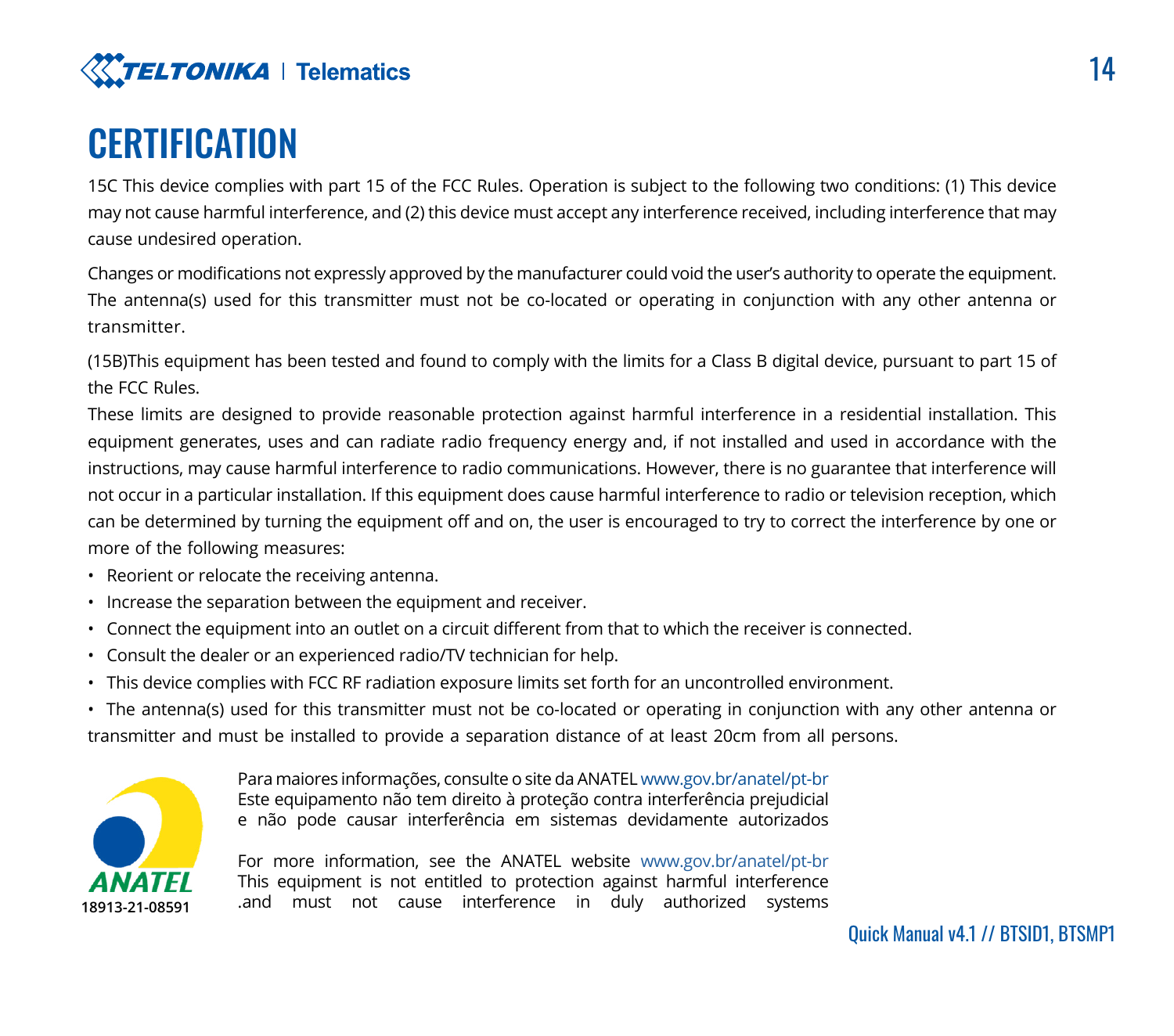<span id="page-14-0"></span>

### **SAFETY INFORMATION**

This message contains information on how to operate BTSID1 safely. By following these requirements and recommendations, you will avoid dangerous situations. You must read these instructions carefully and follow them strictly before operating the device!

1. To avoid mechanical damage, it is advised to transport the device in an impact-proof package.

2. In case of malfunction contact yours Teltonika account manager or write to technical support team over VIP helpdesk.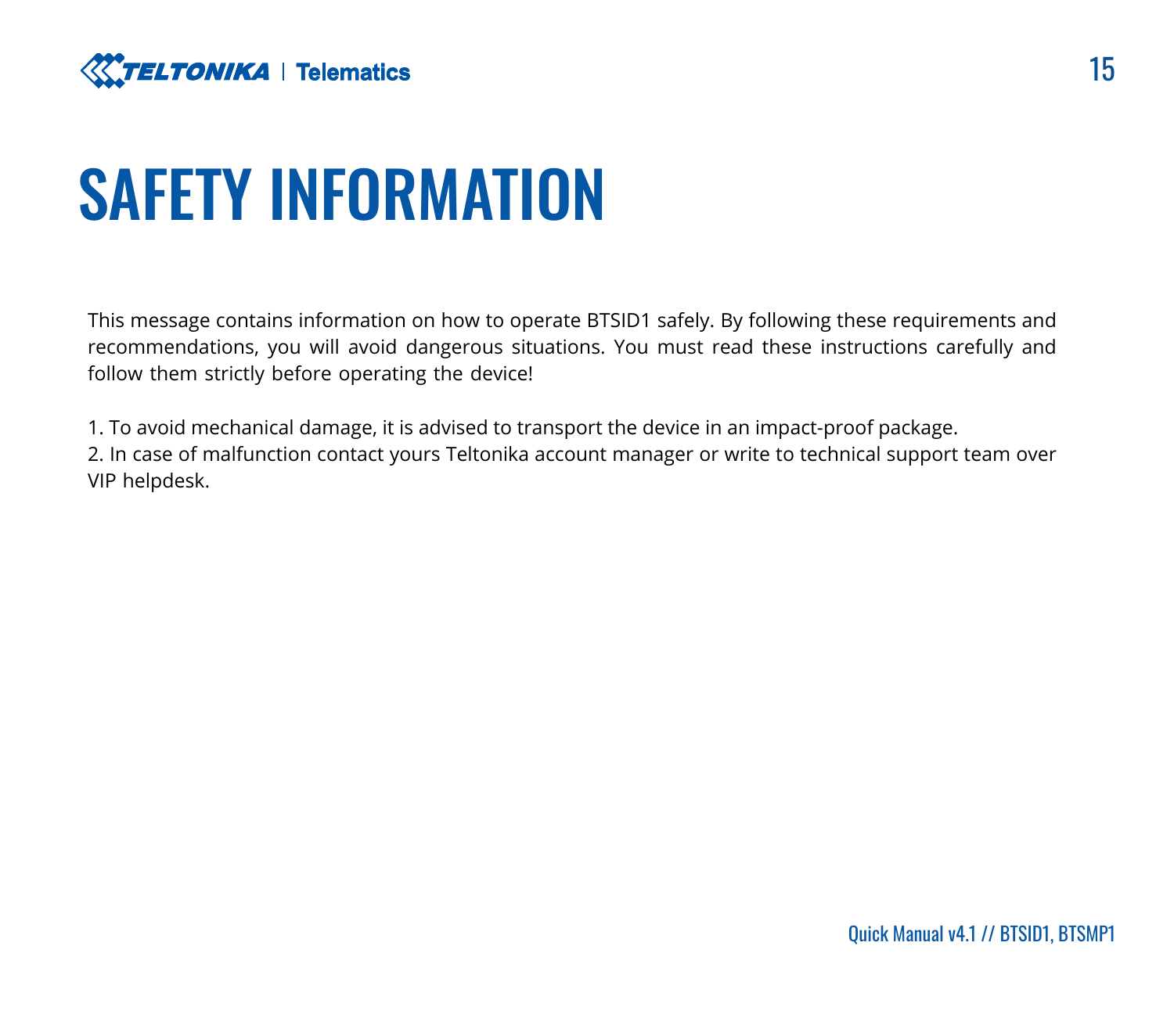



**Opening and self fixing devices is forbidden strictly**



**Installation and/or handling** during a lightning storm is **.prohibited**



**All wireless data transferring** devices produce interference that may affect other devices which are placed nearby.



**Risk of explosion if battery is** replaced by an incorrect type. **Dispose of used batteries** according to the instructions.



The device must be connected only by qualified personnel.



This marking on the product, accessories or literature indicates that product ant its electronic  **be not should accessories** disposed of with other household **.waste**



**The device must be firmly** fastened in a predefined location.



**This Marking on the battery,** manual or packaging indicates that batteries in this product should not be disposed with other household waste.